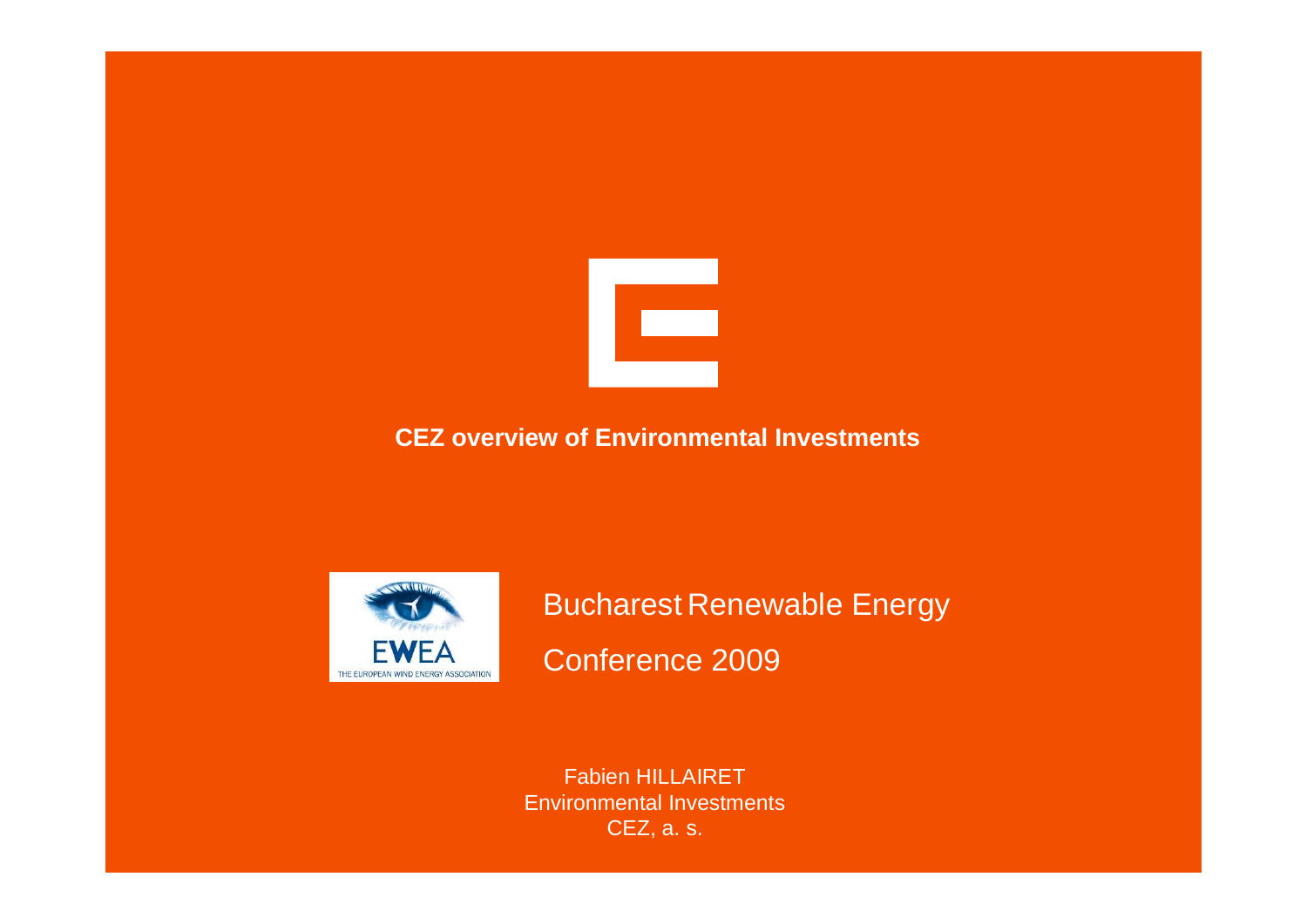

# $\emptyset$  CEZ Group, a learder in energy generation in Europe

 $\emptyset$  CEZ, plan to triple the annual renewable energy production

 $\emptyset$  Zoom on the wind investments in Romania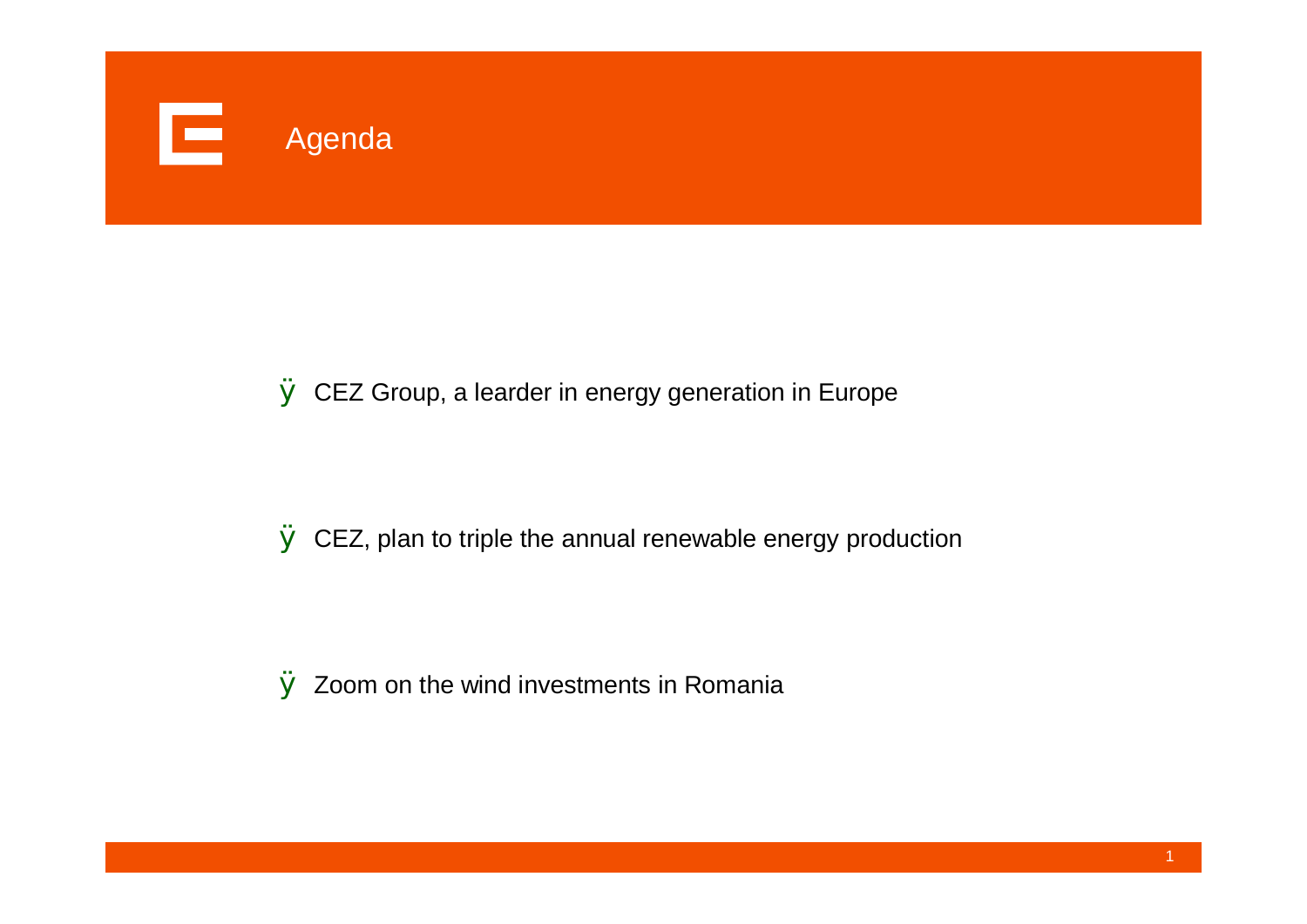

CEZ is the leading utility in Central and Southeastern Europe with strong growth dynamics over the past years

#### **KEY MARKETS OF THE CEZ GROUP**



### **COMMENTS**

- 7<sup>th</sup> European power utility by number of customers and by market capitalization $1$ )
- One of the most profitable utilities in  $Europe<sup>2</sup>$
- Strong dynamics in profit growth over the past years
- 75% market share in the Czech Republic (power production)
- Company committed and recognized for its CSR3) program (CEZ foundation, Green Energy projects, etc.)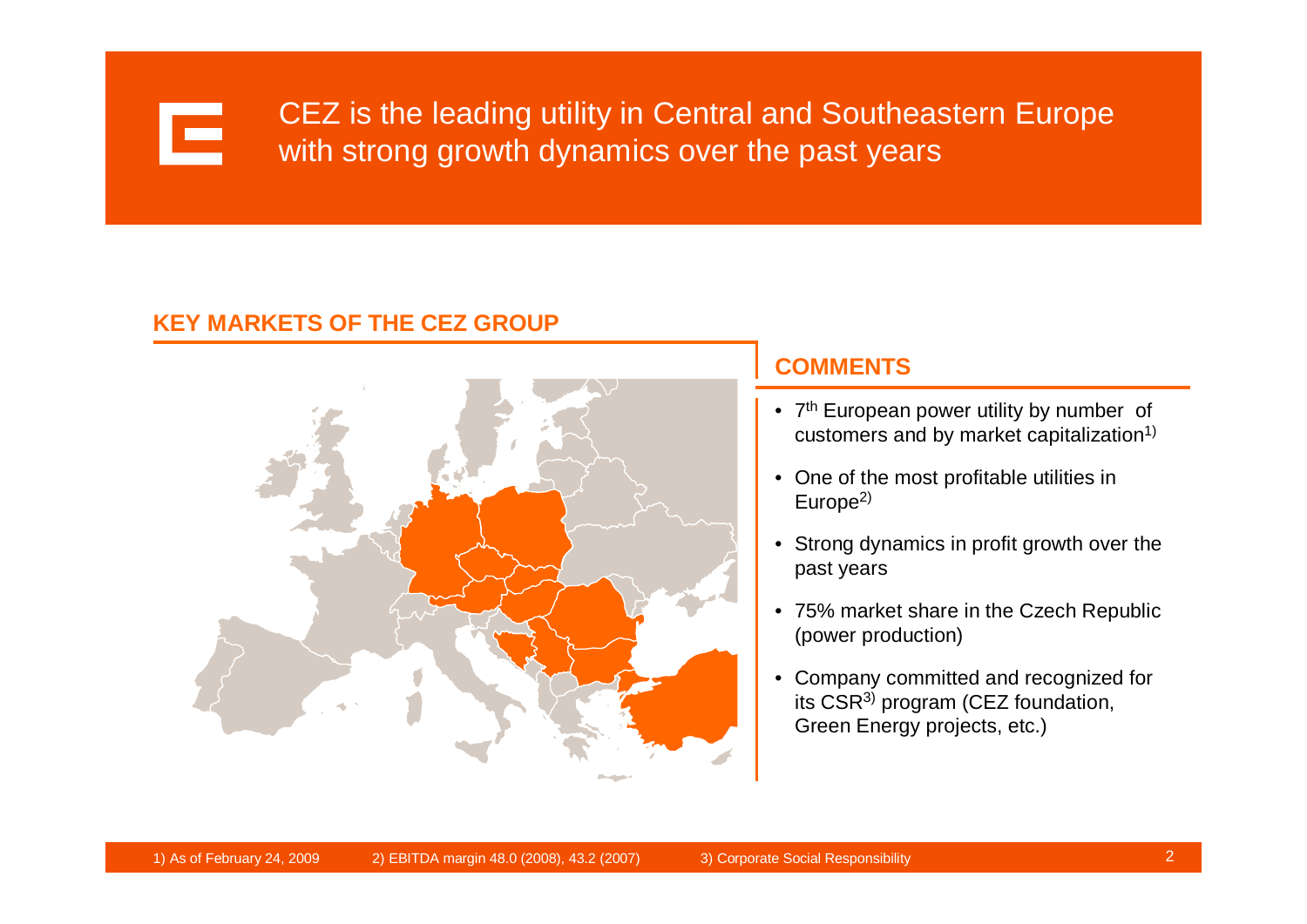# ENVIRONMENTAL INVESTMENTS: DEVELOPING E "PHYSICAL" AND "FINANCIAL" PORTFOLIOS

#### *Moving from being a purely "strategic" investor to a model with own development capacity, and some PE/VC investing capability*

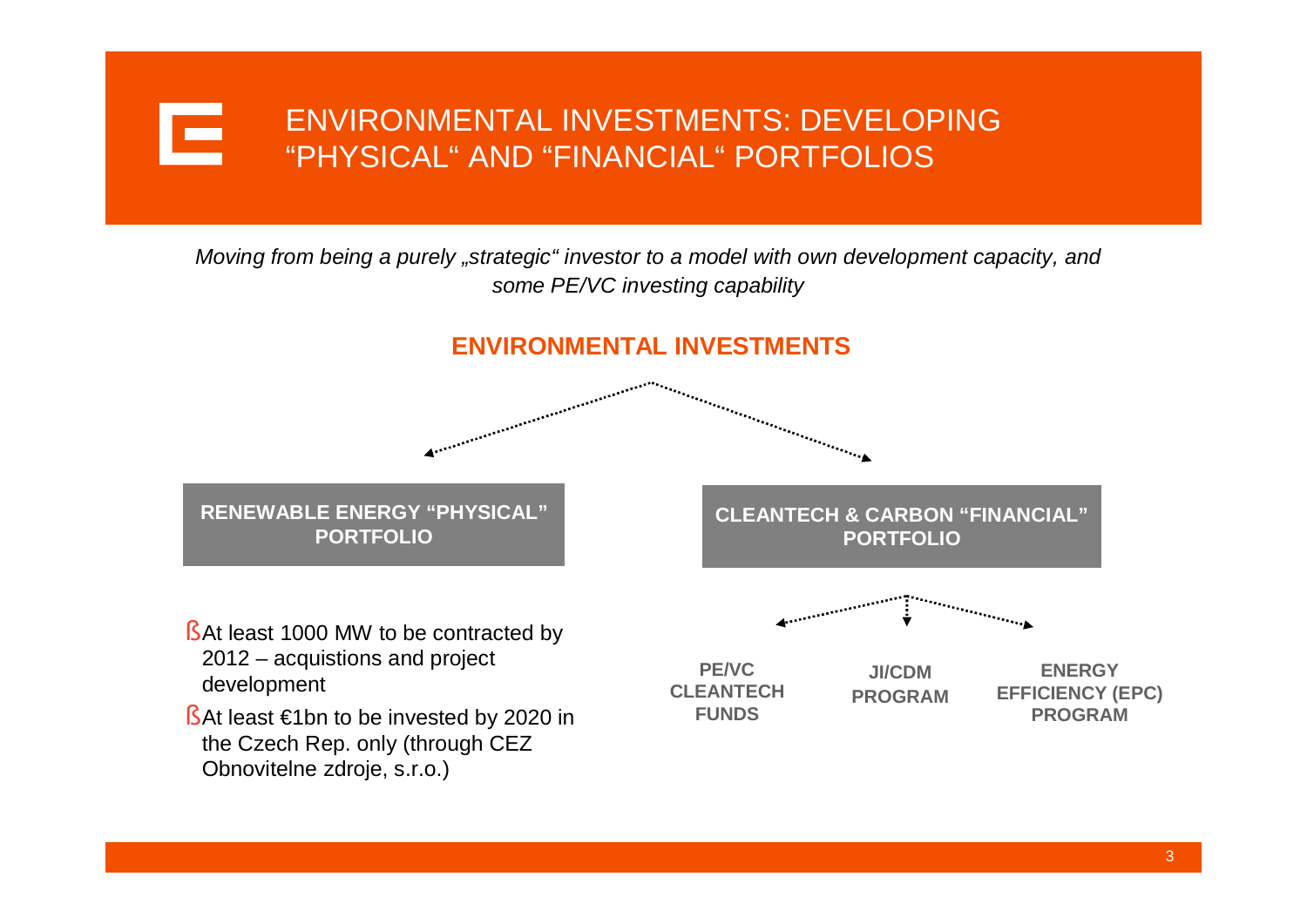

# Beginning of a large investment plan in wind farm is currently focus outsite Czech Republic

| <b>CEZ Group in Poland</b><br>(99.91% stake in Skawina, 89% in Elcho)                     |              |                                                                                                                                |        |
|-------------------------------------------------------------------------------------------|--------------|--------------------------------------------------------------------------------------------------------------------------------|--------|
| Skawina, Southern Poland<br>492 MW<br>Over 84,6 GWh of "green" energy<br>produced in 2008 |              |                                                                                                                                |        |
| Elcho Power plant<br>238MW<br>58,6 GWh of "green" energy produced in                      |              | <b>CEZ Group in Romania</b><br>(focus on wind)                                                                                 |        |
| 2009                                                                                      |              | Fantanele & Cogealac projects                                                                                                  | 600 MW |
|                                                                                           |              | Fantanele and Cogealac are situated in the<br>Dobrogea province, north of Constanta, about 17<br>kilometers from the Black Sea |        |
|                                                                                           |              |                                                                                                                                |        |
| <b>CEZ Group in the Czech Republic</b>                                                    |              |                                                                                                                                |        |
| Hydro Power plants                                                                        | 724MW        |                                                                                                                                |        |
| Biomass cofired plants                                                                    | 310 GWh      |                                                                                                                                |        |
| Small hydro plants                                                                        | 65MW         |                                                                                                                                |        |
| Stribro Wind Park (expected contruction 2012)                                             | 26-39MW      |                                                                                                                                |        |
| Resice Wind Park (expected contruction)                                                   | <b>16 MW</b> |                                                                                                                                |        |
| WindfarmTavíkovice-Čermákovice (2011)                                                     | 32-48 MW     |                                                                                                                                |        |
| Wind farmDlouhé Pole (under development)                                                  | Up to 66 MW  |                                                                                                                                |        |
| Solar PV                                                                                  | 0,01 MW      |                                                                                                                                |        |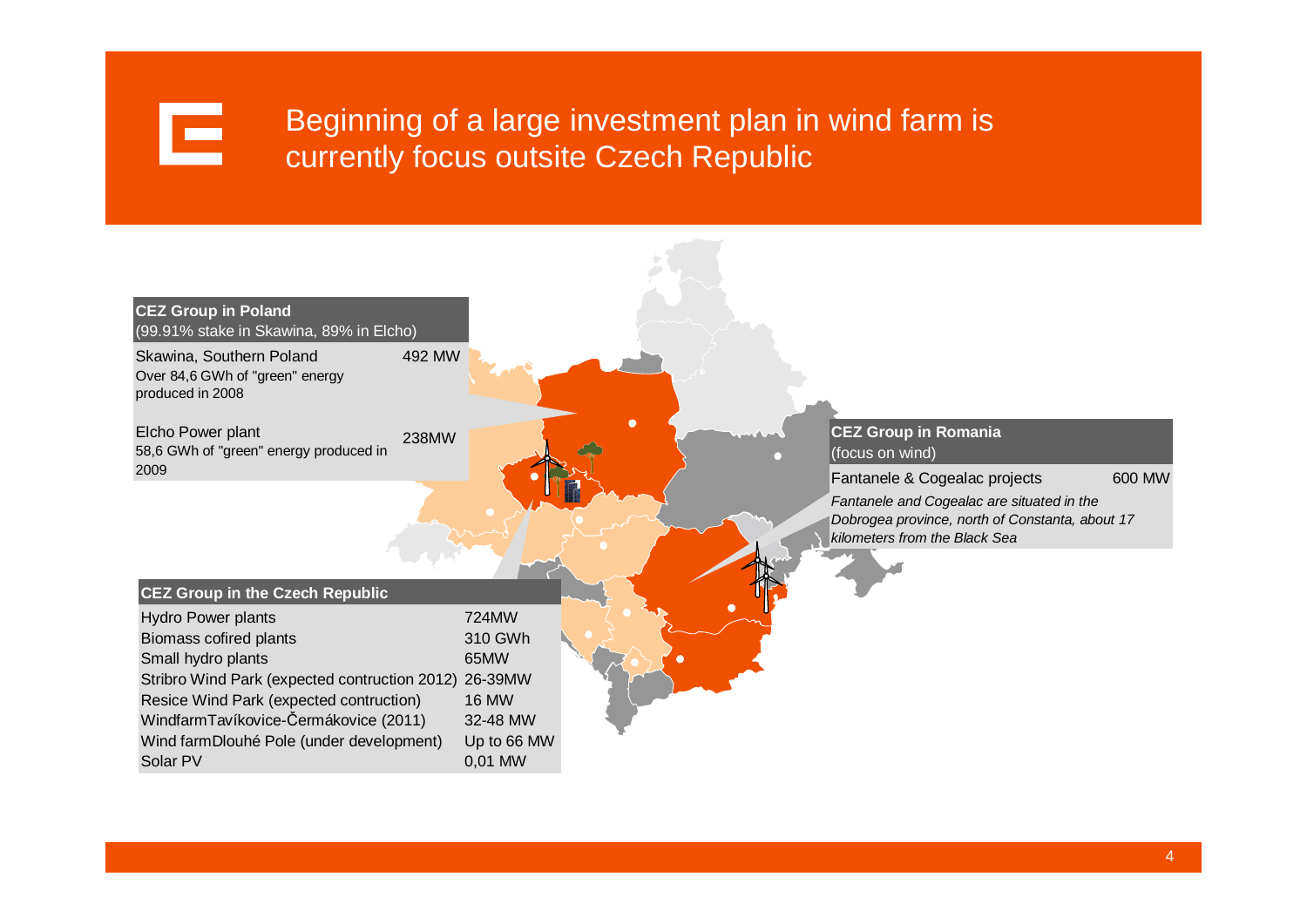

# **Basic information about CEZ wind farm projects**

#### **Both wind parks**

- § Two wind farm projects in Dobrogea county, between villages of Fantanele and Cogealac (north of Constanta, 17 km west of the Black Sea coast);
- § Total projected size: 240 WTGs(1) of 2.5MW–installed capacity of 600MW;
- § The project will be the largest onshore wind farm in Europe;
- § Once wind farm are operational, CEZ will have 10 % share on the Romanian market with renewable energy.

#### **Fantanele Project**

- $§$  1<sup>st</sup> phase of the project 139 wind turbines;
- § To be finished in 2010;
- § CEZ has engaged CWP as a project manager; CEZ project team performs controlling and monitoring functions;
- § Construction has started in October 2008.

#### **Cogealac Project**

- $\frac{1}{2}$  2<sup>nd</sup> phase of the project 101 wind turbines;
- § To be finished by the end of 2010/beginning 2011;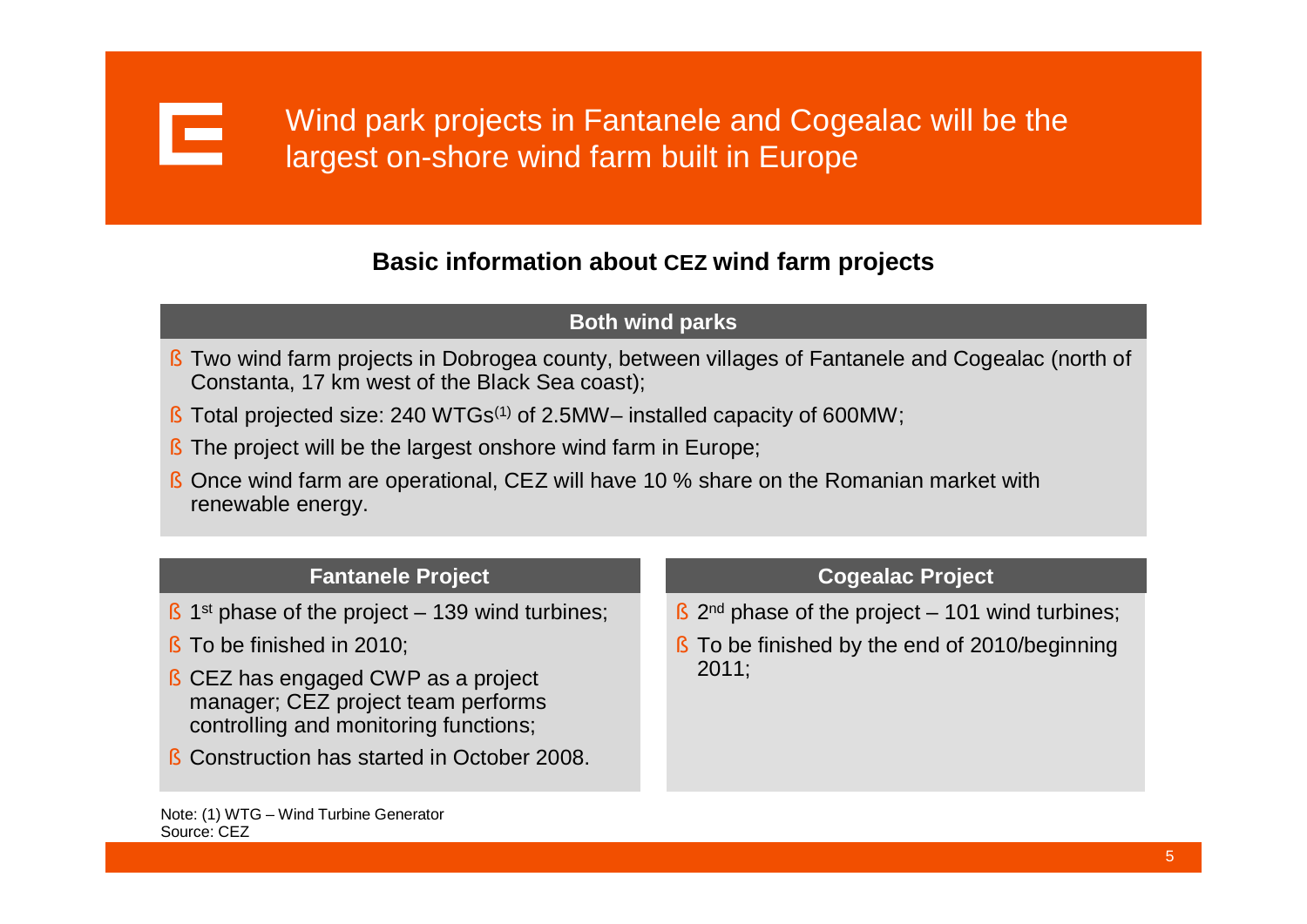

# **Overview of the key technical parameters of Fantanele project**

| <b>Technical parameter</b>                                                             | <b>Description</b>                                                                                                                                                                                                                           |                                                                                                                                                             |  |  |
|----------------------------------------------------------------------------------------|----------------------------------------------------------------------------------------------------------------------------------------------------------------------------------------------------------------------------------------------|-------------------------------------------------------------------------------------------------------------------------------------------------------------|--|--|
| <b>Total generation capacity</b>                                                       | 347.5 MW                                                                                                                                                                                                                                     |                                                                                                                                                             |  |  |
| Wind turbine generators<br>composition                                                 | 139 generators (generation capacity 2.5 MW each) – 100m hub height,<br>99m rotor diameter                                                                                                                                                    |                                                                                                                                                             |  |  |
| <b>Energy transformation</b>                                                           | Generators are connected to four 33 kV/110kV substations, which<br>deliver on 110kV level to the Main Transformer Station which connects<br>the Fantanele wind farm on the 400kV grid line Constanta - Tulcea<br>operated by Transelectrica. |                                                                                                                                                             |  |  |
| <b>Selected technical</b><br>information on Wind<br><b>Turbine Generators</b><br>(WTG) | Producer:<br>Maximum speed:<br><b>Blades material:</b><br>Cut-in wind speed:<br>Cut-out wind speed:<br>Rated power output:<br>Tower:                                                                                                         | <b>General Electric</b><br>$73.6 \; m/s$<br>$fiber$ glass – epoxy resin/polyester<br>$3 \, \text{m/s}$<br>$25 \text{ m/s}$<br>2.5 MW<br>tubular steel, 100m |  |  |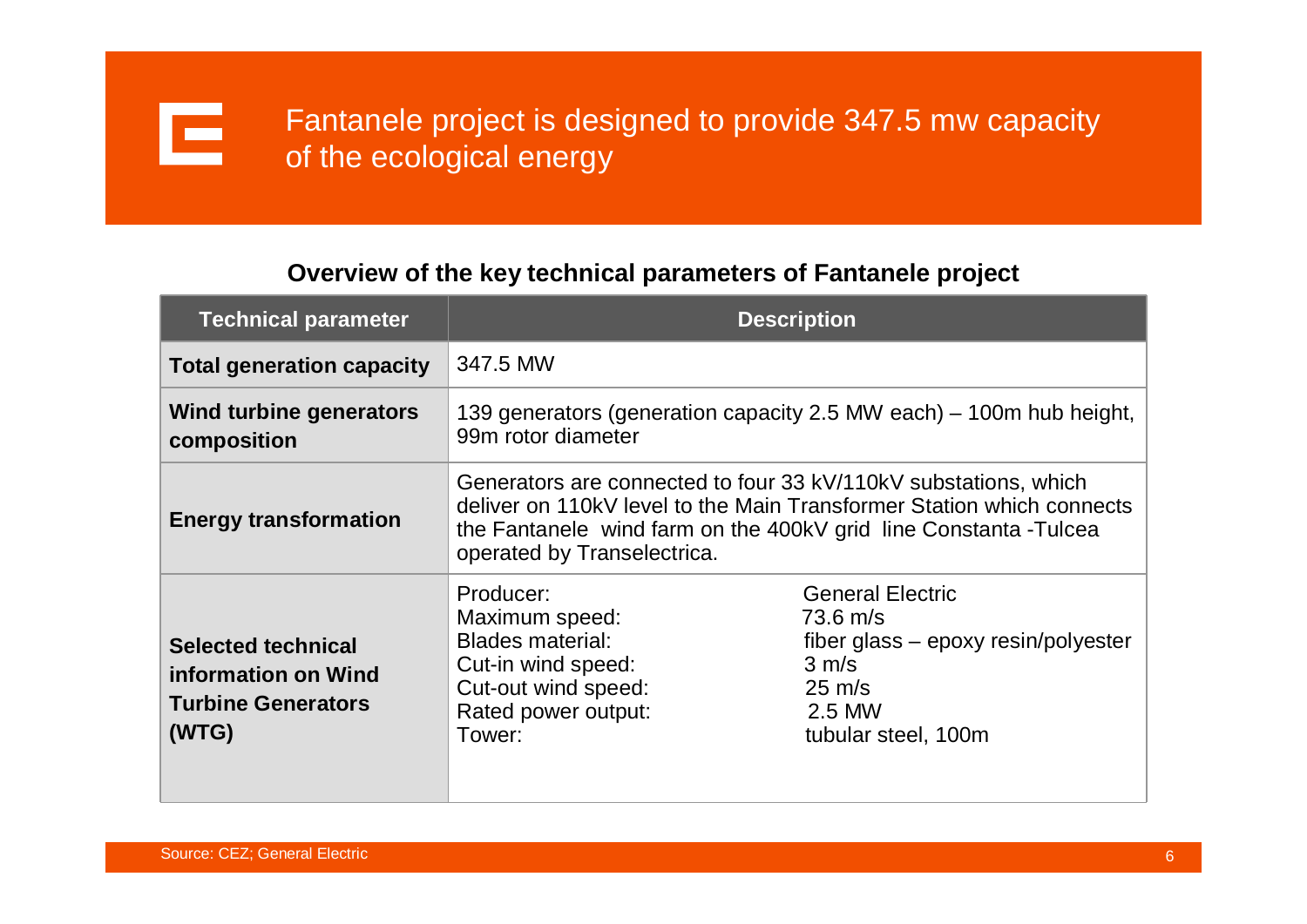





**Pouring of blinding concrete Construction of adapter ring and steel installation**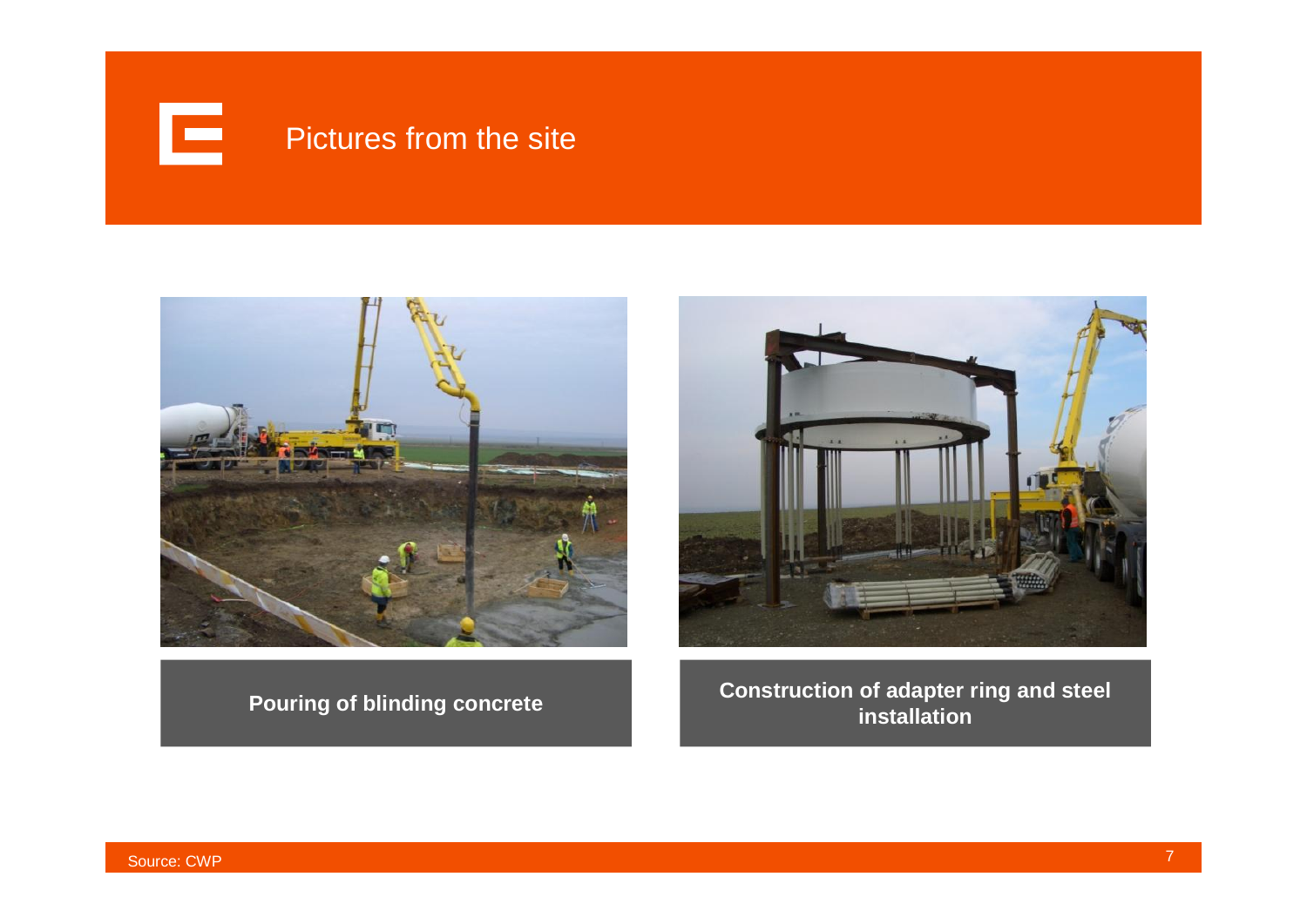





**Placing of adaptor to foundation Placing of cable ducts into foundation**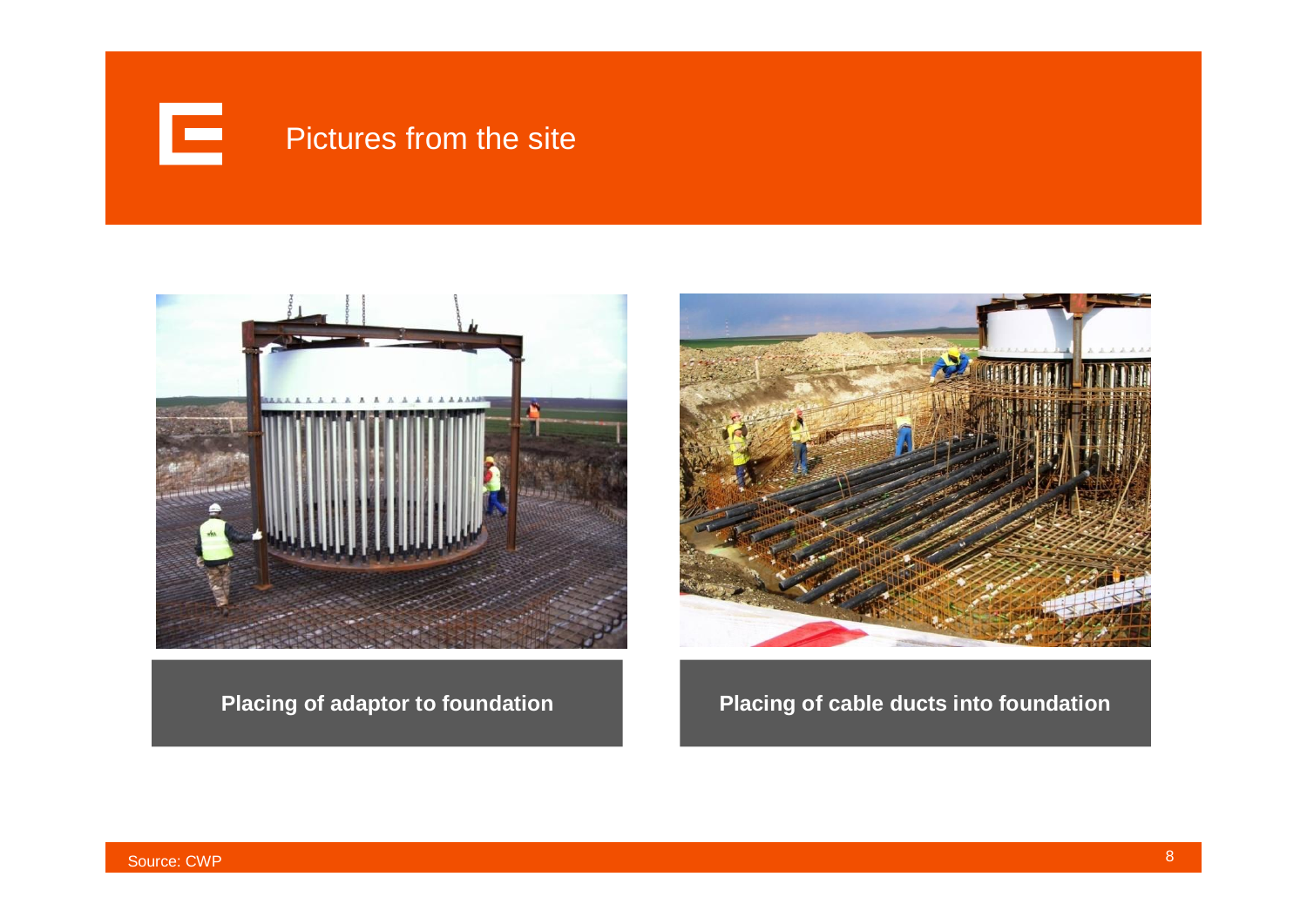



**Finalization of concrete foundation FE17 Laying of 110 kV cables**

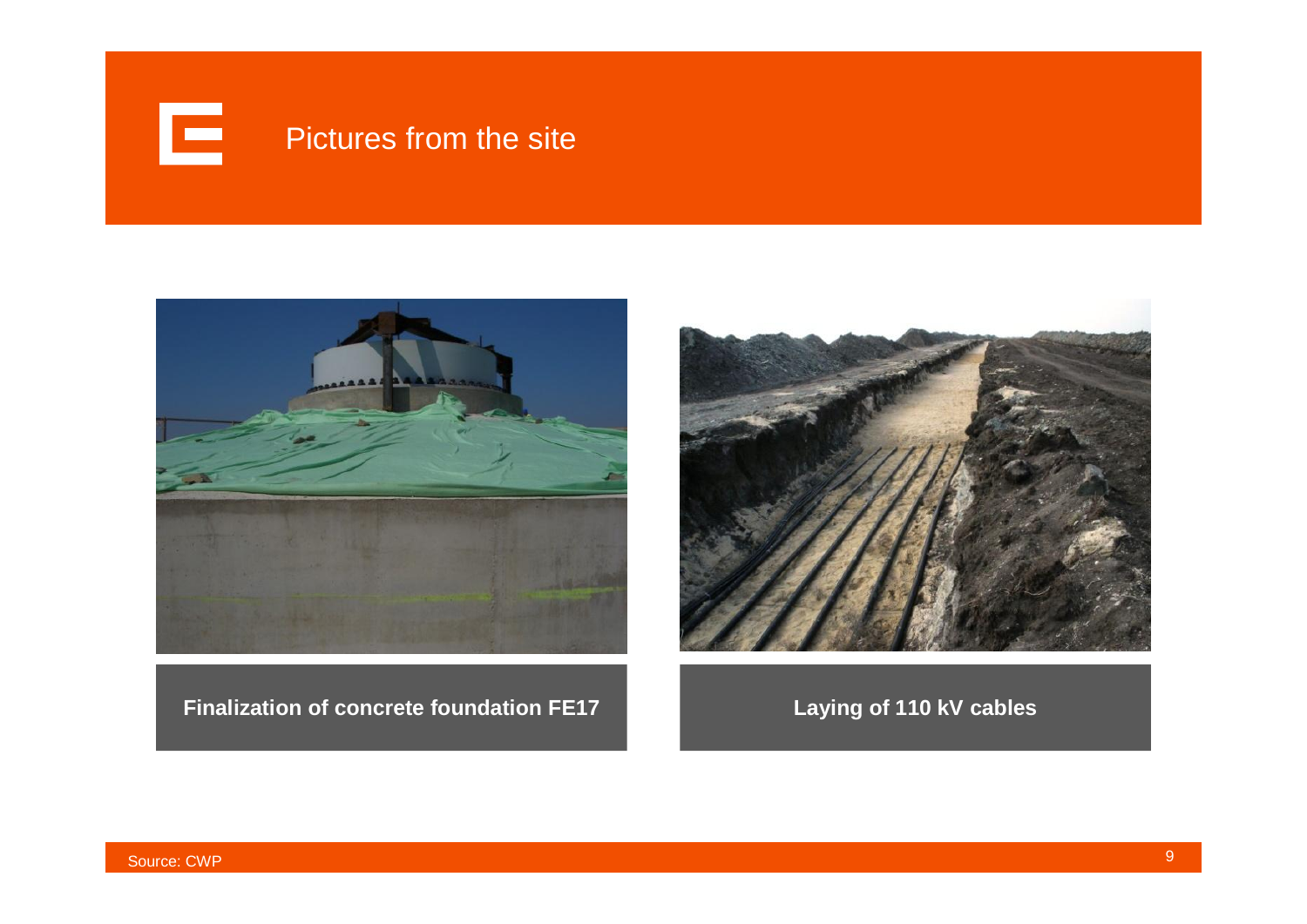



**Foundation of FE substation**



**Start of the works for MTS roads**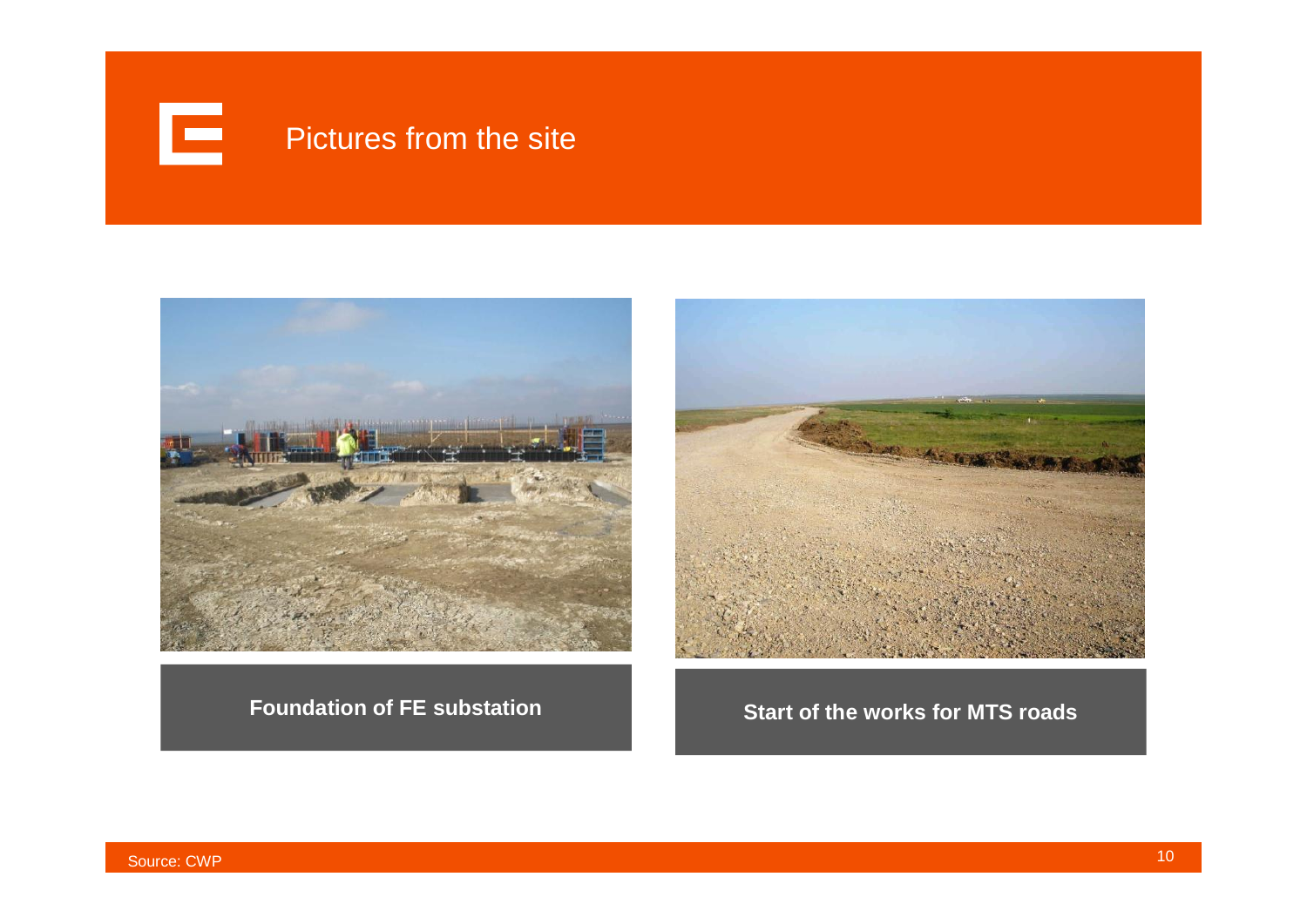



**Delivery of the 1st transformer for FE substation on site**



**Installation of the transformer in the foundation**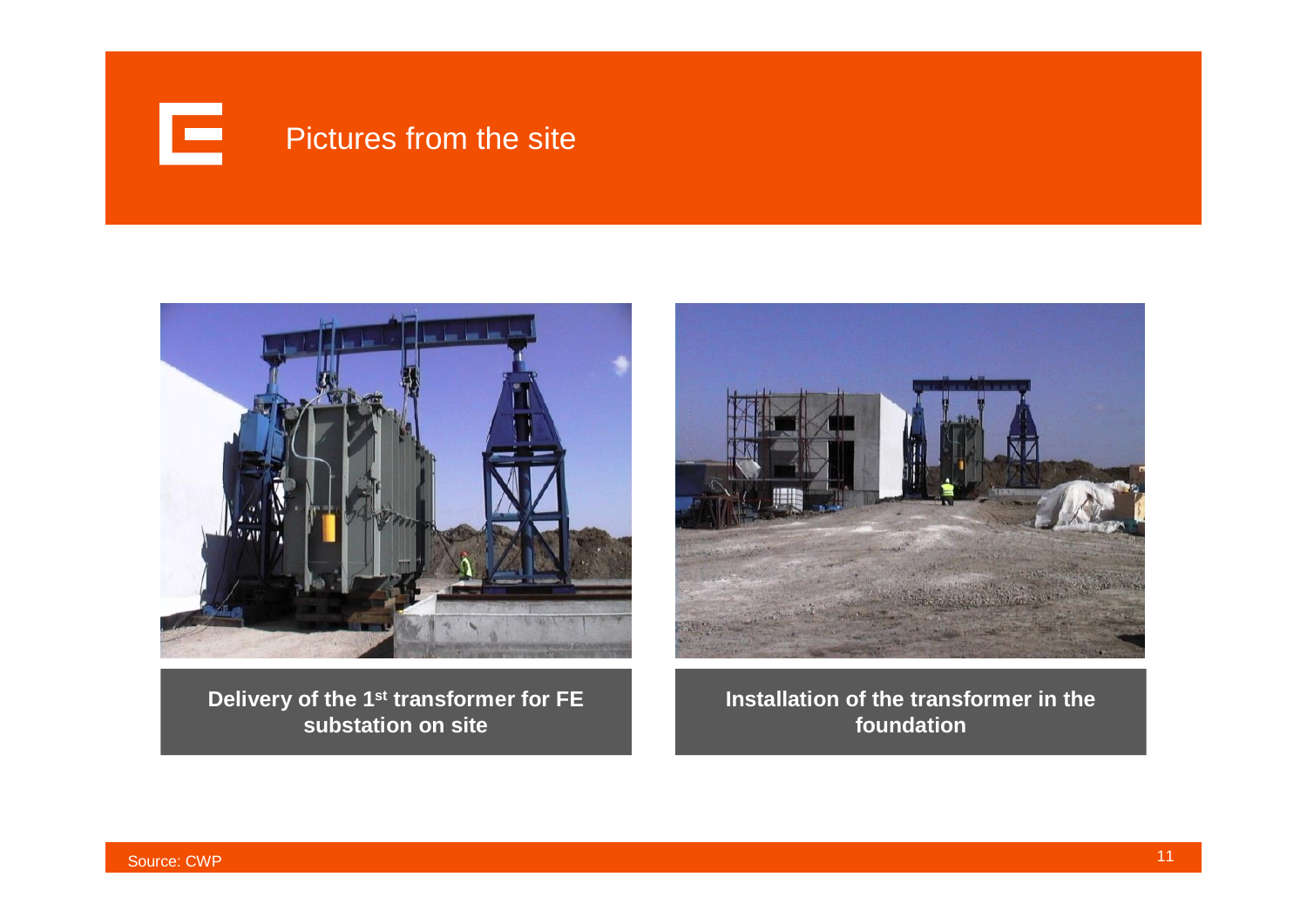



**Delivery of GE "oversized components"**



**(blades) First ship of GE in Midia Port**